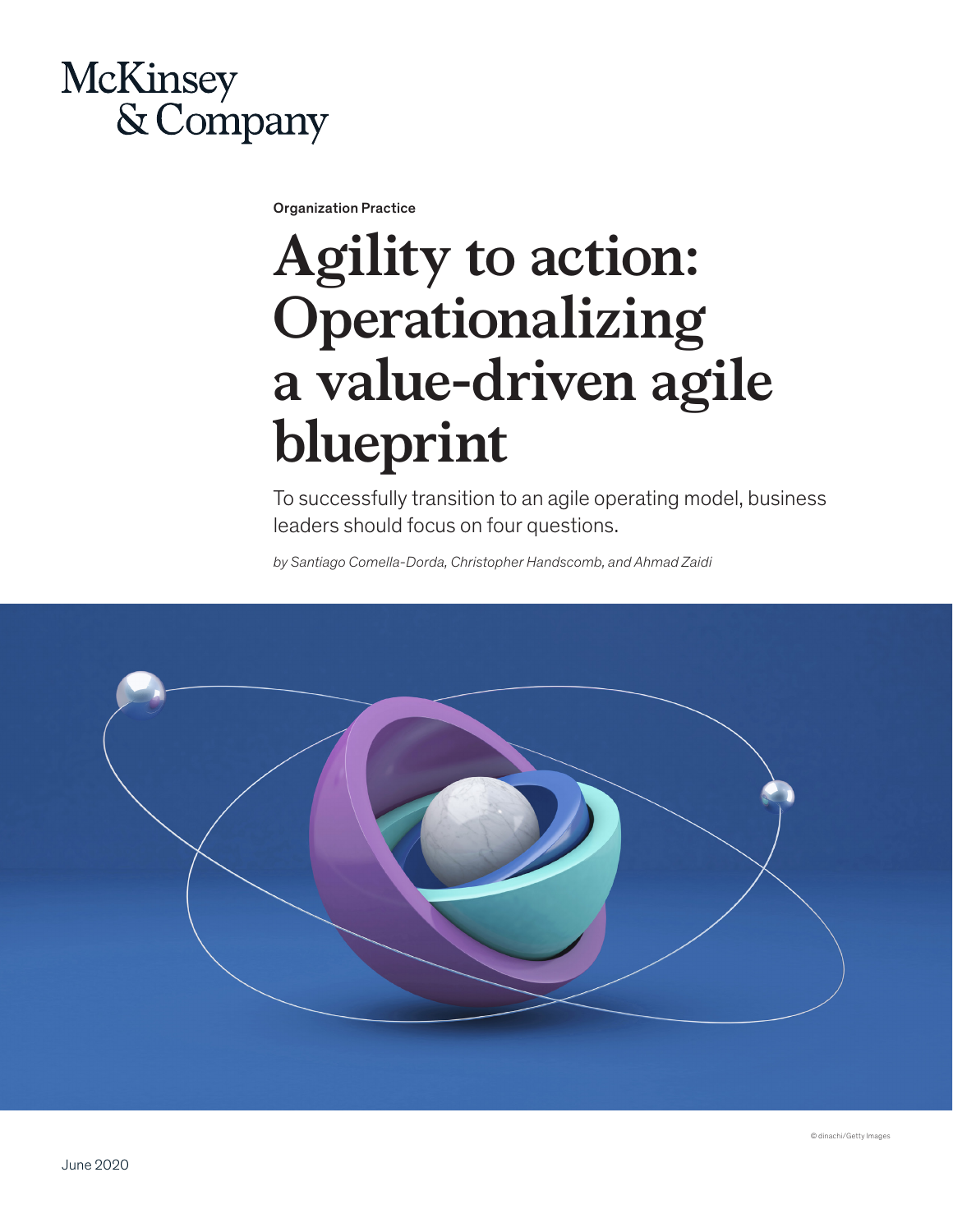Over the past few years, many companies have sought to be more agile by reconfiguring their organizations into small, cross-functional teams. In most cases, such exercises start with a pilot, in which employees from across the organization come together to work on a common mission.<sup>1</sup> Such missions might include a bank building a product for its customers, a retailer tailoring an assortment for shoppers, or a fast-food chain implementing a plan to comply with changes in labor regulations in a specific country.

Moving beyond individual teams to implement an agile operating model requires that missions are loosely coupled but tightly aligned; teams should be able to execute their missions with minimum dependencies while ensuring the overall organization is geared toward generating value.

Establishing such an operating model is intimately tied to the organization's strategy and how it creates value.2 The process involves a blueprinting phase, in which an organization's means of generating value for customers are mapped in a series of value streams, against which the operating model is then structured (Exhibit 1). While most organizations can design a logical blueprint, they struggle to understand and manage its implications.

A blueprint should segment teams based on how they create value—a step many companies overlook in their haste to launch pilot projects. Teams that are central to value generation and lie on the primary organizational axis stand as first among equals. These core teams lead the way for the rest of the organization by setting the priorities that can help accelerate value creation, with the other

#### Exhibit 1

## The blueprint provides a clear vision of and design for a new operating model. **The blueprint provides a clear vision of and design for a new operating model.**

#### Iterative process to derive an agile operating model



<sup>1</sup> Wouter Aghina, Karin Ahlback, Aaron De Smet, Gerald Lackey, Michael Lurie, Monica Murarka, and Christopher Handscomb, "The five trademarks of agile organizations," January 22, 2018, McKinsey.com.

<sup>2</sup> Daniel Brosseau, Sherina Ebrahim, Christopher Handscomb, and Shail Thaker, "The journey to an agile organization," May 10, 2019, McKinsey.com.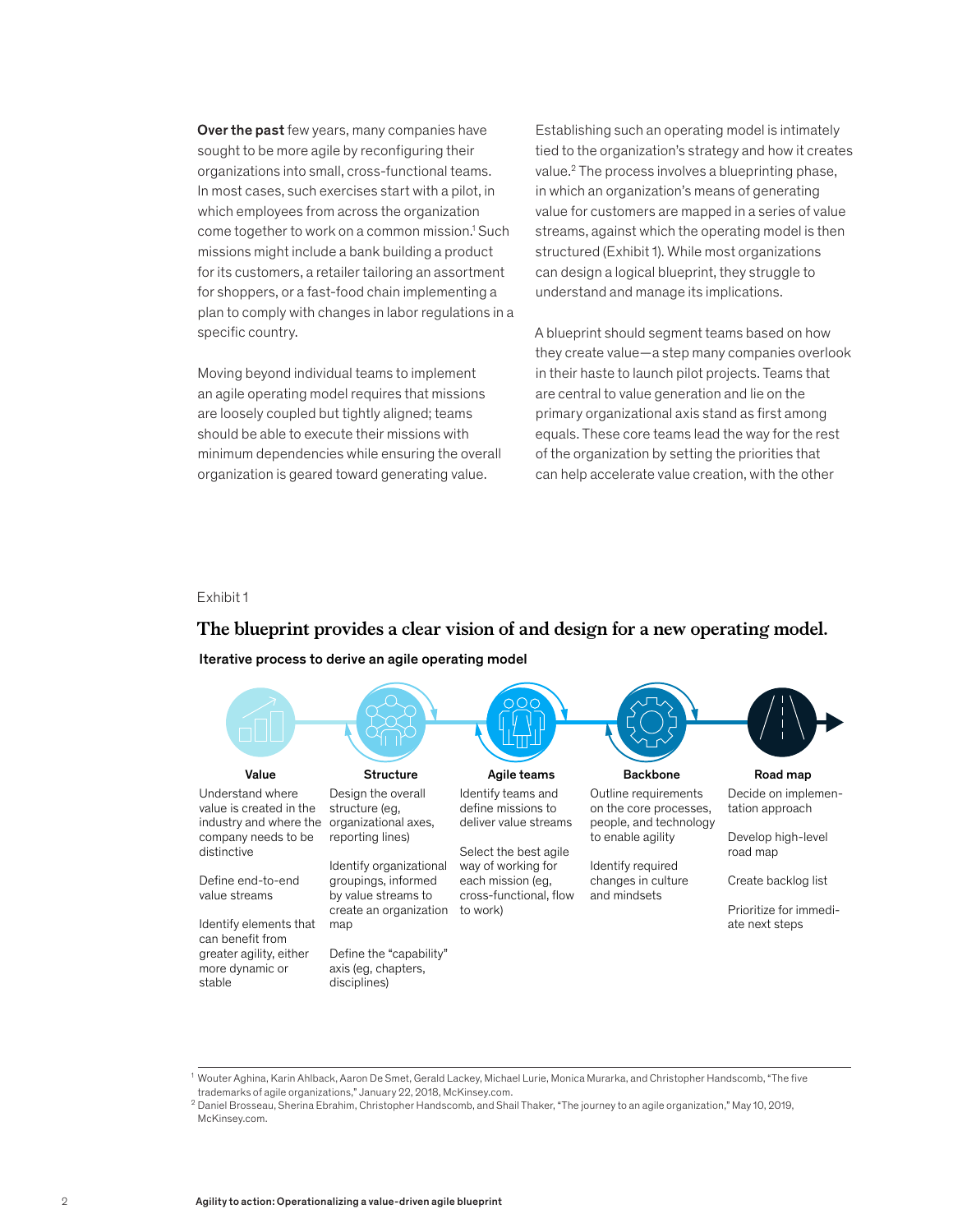teams enabling it (Exhibit 2). The definition of these teams depends on the organization's industry, situation, and strategy.<sup>3</sup> In a retailer that views supplier negotiations as a strategic differentiator, for example, these core teams might be aligned with merchandising. In another whose strategic differentiator is in-store experience, the teams might be focused on formats. This article explores four questions an agile organization must answer to develop an effective blueprint, put it into action, and create the most value.

### **1. Where should profit-and-loss ownership lie?**

In a traditional organization, strategy determines which business units own the profit and loss (P&L). Agile operating models typically redesign business units into cross-functional teams around end-toend value streams, so P&L ownership often needs to be revisited.

In an agile organization, core teams own the P&L and provide funding to other teams. For example, in a large North American retailer, the teams that are responsible for running the stores in line with a format's value proposition have P&L ownership. Other teams that have missions to get products on store shelves and develop and deliver an exceptional digital experience do not own a P&L but contribute to the success of the core teams.

## **2. How does one create incentives for teams that do not own a P&L?**

If a team doesn't own a P&L, what incentives does it have to support other teams that do? This is where objectives and key results (OKRs) come into play.4

#### Exhibit 2  $\mathsf{ExHIDIL}$  2



## Core and enabling teams work together to create value. **Core and enabling teams work together to create value.**

#### Core teams:

- Set priorities for creating value
- Hold P&L

#### Enabling teams:

• Align activities against the priorities set by core teams

#### Making this work requires:

- Clearly defined objectives and key results that connect the core and enabling teams
- A well-run strategy and planning process
- Adaptation of culture to encourage empowerment, end-to-end accountability, and a service mindset among enabling teams

<sup>&</sup>lt;sup>3</sup> Harris Atmar, Camilo Becdach, Sarah Kleinman, and Kirk Rieckhoff, "Bridging the gap between a company's strategy and operating model," May 23, 2019, McKinsey.com.

<sup>4</sup> Santiago Comella-Dorda, Khushpreet Kaur, and Ahmad Zaidi, "Planning in an agile organization," February 19, 2019, McKinsey.com.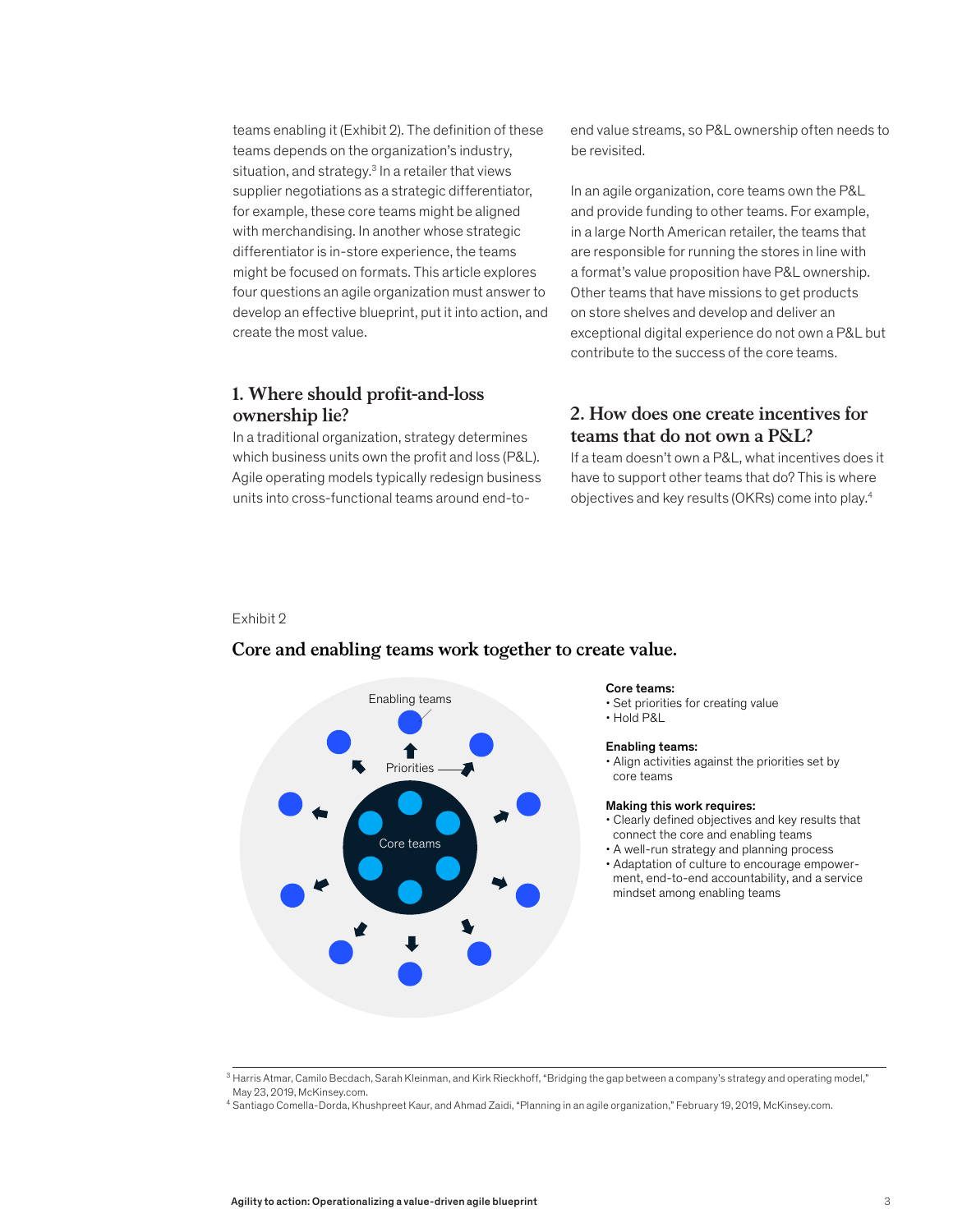An OKR is a means of tying strategy to the actions carried out by teams. It consists of an objective that originates from the organization's strategy (such as increase market share of a product) and one or more key results that measure performance against that objective (for example, sales growth of 10 percent).

In an agile operating model, an enabling team will have primary OKRs of which it is the owner, in addition to a set of inherited OKRs<sup>5</sup> it must achieve to support other teams in accomplishing their missions. To ensure that the inherited OKRs carry enough weight, some organizations consider making them mandatory for a team. In essence, for an enabling team to achieve its mission, it must meet not only the targets set in its primary OKRs but also a minimum target in its inherited OKRs.

For example, an e-commerce player needed to optimize its expenditure in search, so a few core teams had a primary OKR to achieve a certain return on investment (ROI) on paid search. Those core team OKRs produce a large number of inherited OKRs for enabling teams to achieve to accomplish the goal. Specifically, digital merchandising teams had to create more compelling landing pages for keyword searches, other teams needed to develop financial reports to help determine ROI on a daily basis, and so forth.

## **3. What is the framework for coordinating among teams?**

For an agile operating model to work appropriately, an organization must set up the right cadence to ensure coordination among teams. Several organizations handle this task through an annual strategy and planning process, which includes two primary elements:

— An annual exercise to define the objectives for the coming year in light of an organization's strategy as well as strategic initiatives to achieve those objectives. A North American retailer

analyzes major customer and market trends and defines its objectives based on those trends.

— A quarterly cadence (often called a quarterly business review) to evaluate performance against strategic goals and reprioritize based on changes in customer and market trends. Often in these cadences, the core teams set their priorities, which then guide enabling teams. For example, in a large North American service provider, the quarterly cadence takes place in two steps: the core teams determine their goals for the coming quarter, and then these goals are socialized with enabling teams, which make trade-offs based on their other priorities.

## **4. How does culture need to adapt to make this work?**

On a fundamental level, an agile transformation is a cultural transformation. The operationalization of such a model, where the interdependence among teams must be managed to deliver value to customers, requires multiple mindset shifts. Three are of critical importance: empowerment, end-to-end ownership, and a service mindset in enabling teams.

Empowerment is needed from the very beginning of an agile transformation. One of the biggest hurdles is when leaders have a lack of trust in their employees, which often arises when workers lack the required capabilities. For example, a mediumsize US insurance carrier was in the aspirationsetting phase of its agile transformation.<sup>6</sup> During conversations, leadership was clearly hesitant to empower employees to make decisions. Upon further examination, the underlying fear centered on the inability of teams to deliver on objectives. Consequently, the plans incorporated a robust capability-building agenda to ensure frontline employees had the required skills—an essential element in achieving the transformation's goals.

<sup>&</sup>lt;sup>5</sup> An inherited OKR is one that another team is dependent on to complete its mission. For example, a team developing a technology product would need support from a sales team to ensure adoption.

<sup>6</sup> Brosseau, Ebrahim, Handscomb, and Thaker, "The journey to an agile organization."